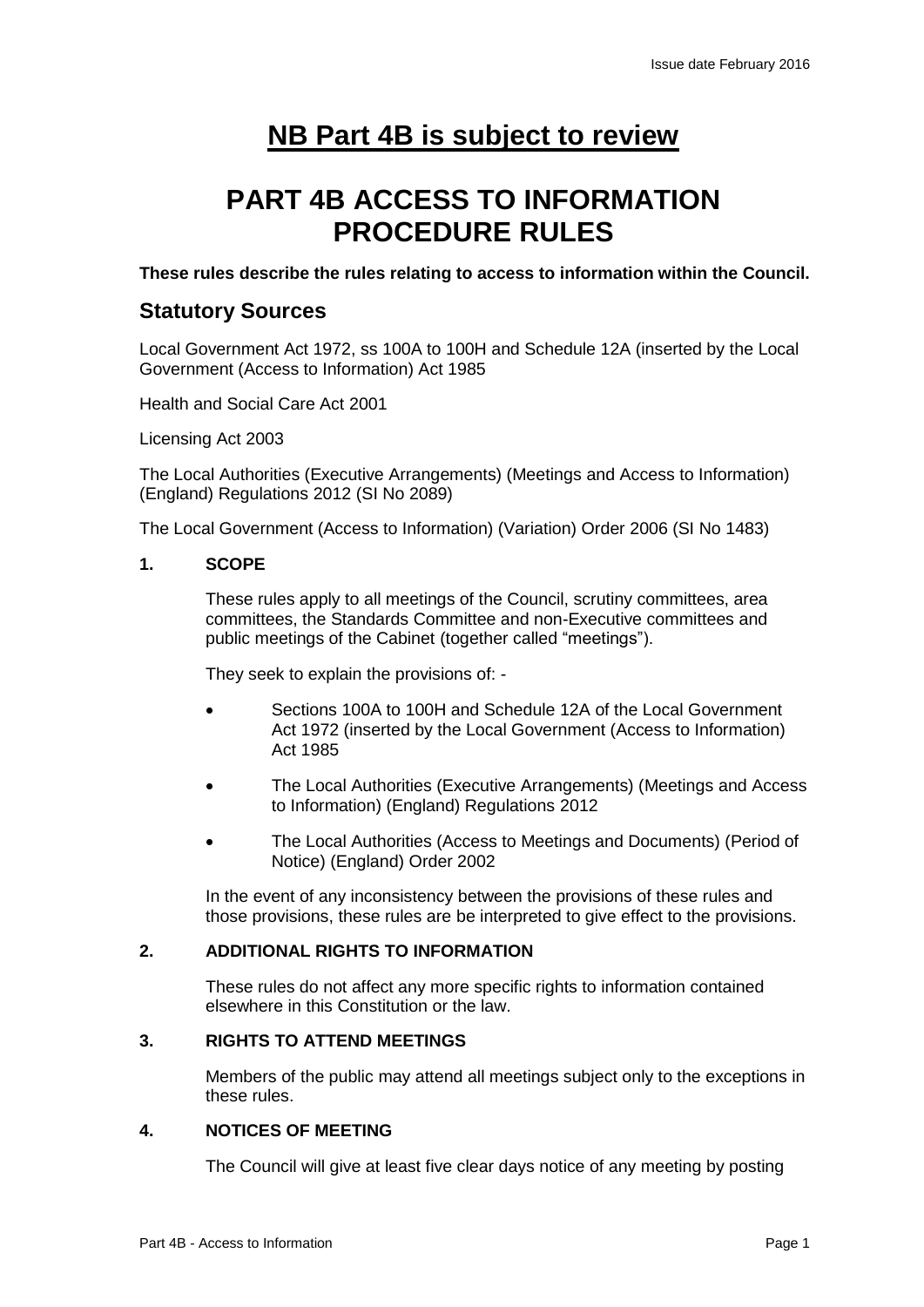details of the meeting at the Civic Centre and by the Internet/Intranet on the Council's website.

# **5. ACCESS TO AGENDA AND REPORTS BEFORE THE MEETING**

The Council will make copies of the agenda and reports open to the public available for inspection at the Civic Centre at least five clear days before the meeting. If an item is added to the agenda later, the revised agenda (where reports are prepared after the summons has been sent out, the proper officer shall make each such report available to the public as soon as the report is completed and sent to councillors) will be open to inspection for the time the item was added to the agenda.

# **6. SUPPLY OF COPIES**

The Council will supply copies of:

(a) any agenda and reports which are open to public inspection;

(b) any further statements or particulars necessary to indicate the nature of the items in the agenda; and

(c) if the proper officer thinks fit, copies of any other documents supplied to councillors in connection with an item

to any person on payment of a charge for postage and any other costs.

# **7. ACCESS TO MINUTES ETC AFTER THE MEETING**

The Council will make available copies of the following for six years after a meeting:

> (a) the minutes of the meeting or records of decisions taken, together with reasons, for all meetings of the Cabinet, excluding any part of the minutes of proceedings when the meeting was not open to the public or which disclose exempt or confidential information;

(b) a summary of any proceedings not open to the public where the minutes open to inspection would not provide a reasonably fair and coherent record;

(c) the agenda for the meeting; and

(d) reports relating to items when the meeting was open to the public.

## **8. BACKGROUND PAPERS**

## **8.1 List of background papers**

The proper officer will set out in every report a list of those documents (called background papers) relating to the subject matter of the report which in his/her opinion:

> (a) disclose any facts or matters on which the report or an important part of the report is based; and

(b) which have been relied on to a material extent in preparing the report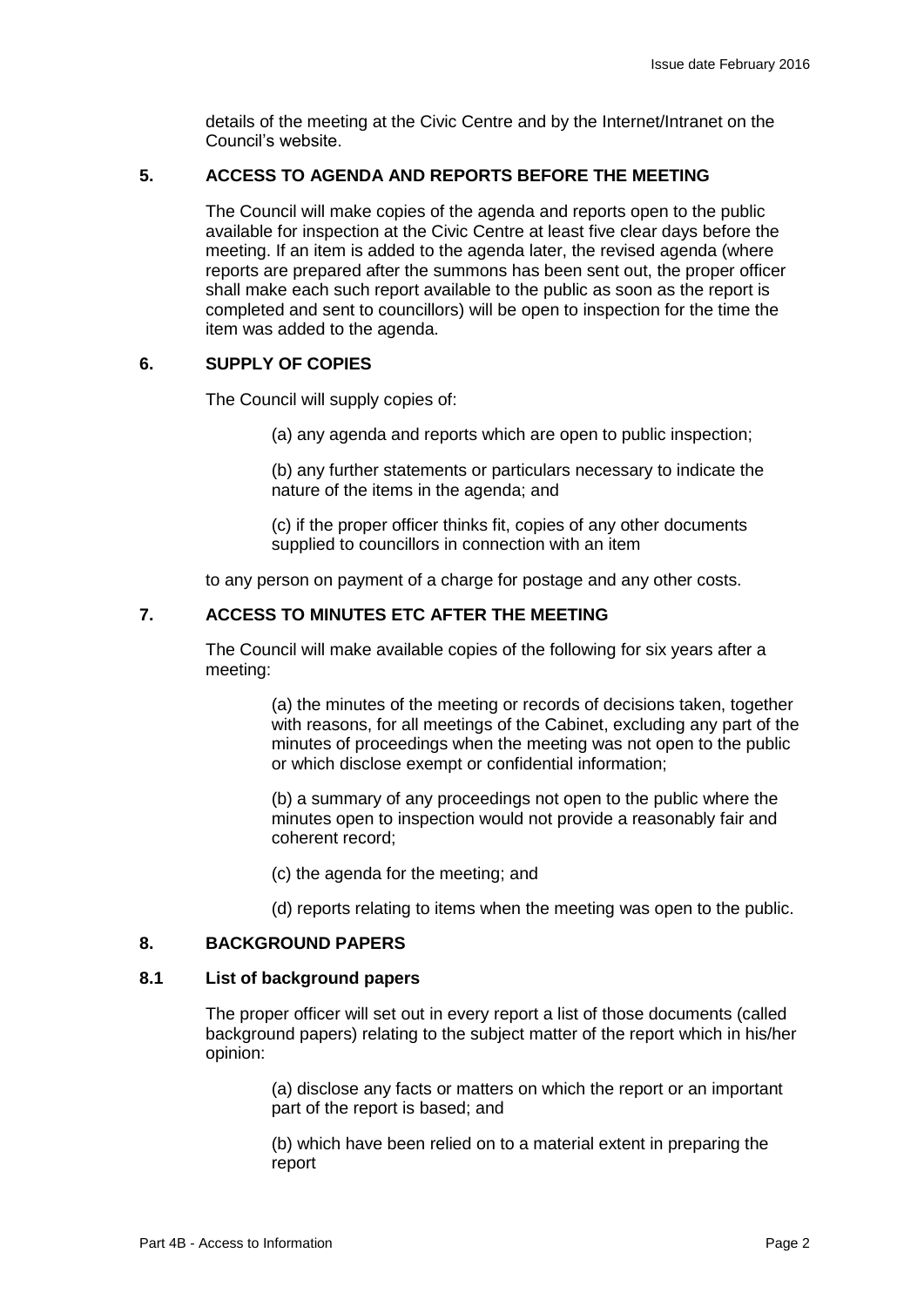but does not include published works or those which disclose exempt or confidential information (as defined in Rule 10) and in respect of Cabinet reports, the advice of a political advisor.

## **8.2 Public inspection of background papers**

The Council will make available for public inspection for four years after the date of the meeting one copy of each of the documents on the list of background papers.

# **9. SUMMARY OF PUBLIC'S RIGHTS**

A written summary of the public's rights to attend meetings and to inspect and copy documents must be kept at and available to the public at the Civic Centre.

# **10. EXCLUSION OF ACCESS BY THE PUBLIC TO MEETINGS**

# **10.1 Confidential information – requirement to exclude public**

The public must be excluded from meetings whenever it is likely in view of the nature of the business to be transacted or the nature of the proceedings that confidential information would be disclosed.

# **10.2 Exempt information – discretion to exclude public**

The public may be excluded from meetings whenever it is likely in view of the nature of the business to be transacted or the nature of the proceedings that exempt information would be disclosed.

Where the meeting will determine any person's civil rights or obligations, or adversely affect their possessions, Article 6 of the Human Rights Act 1998 establishes a presumption that the meeting will be held in public unless a private hearing is necessary for one of the reasons specified in Article 6.

# **10.3 Meaning of confidential information**

Confidential information means information given to the Council by a Government Department on terms which forbid its public disclosure or information which cannot be publicly disclosed by Court Order.

# **10.4 Meaning of exempt information**

Exempt information means information falling within any of the following categories, subject to the following conditions:

| Category |                                                                                                                                                                                                               |  |
|----------|---------------------------------------------------------------------------------------------------------------------------------------------------------------------------------------------------------------|--|
| 1.       | Information relating to any individual.                                                                                                                                                                       |  |
| 2.       | Information which is likely to reveal the identity of an individual.                                                                                                                                          |  |
| 3.       | Information relating to the financial or business affairs of any particular<br>person (including the authority holding that information).                                                                     |  |
| 4.       | Information relating to any consultations or negotiations, or<br>contemplated consultations or negotiations, in connection with any<br>labour relations matter arising between the authority or a Minister of |  |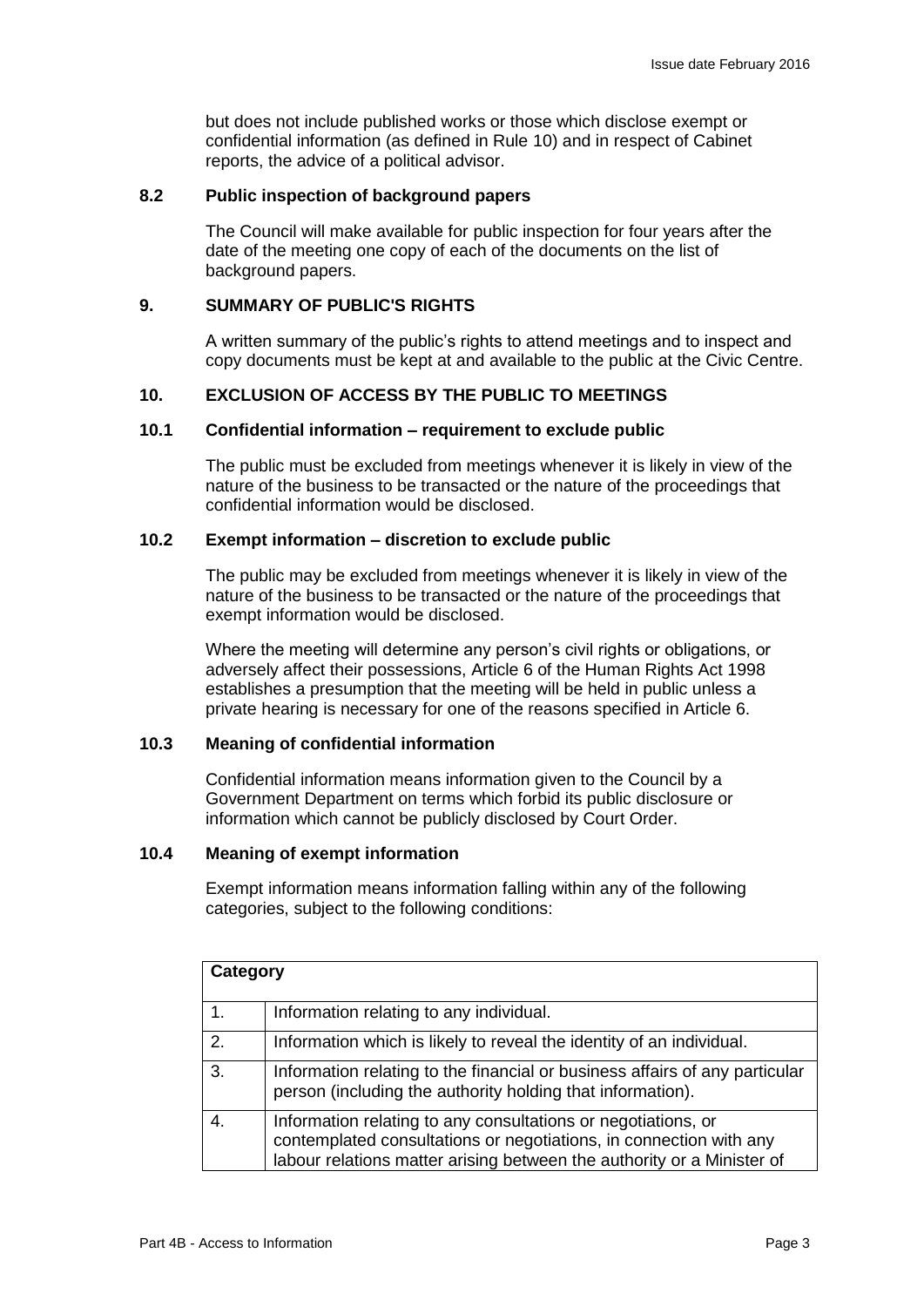| Category       |                                                                                                                                      |  |
|----------------|--------------------------------------------------------------------------------------------------------------------------------------|--|
|                | the Crown and employees of, or office holders under, the authority.                                                                  |  |
| 5.             | Information in respect of which a claim to legal professional privilege<br>could be maintained in legal proceedings.                 |  |
| 6.             | Information which reveals that the authority proposes -                                                                              |  |
|                | to give under any enactment a notice under or by virtue of<br>(a)<br>which requirements are imposed on a person; or                  |  |
|                | (b)<br>to make an order or direction under any enactment.                                                                            |  |
| 7 <sub>1</sub> | Information relating to any action taken or to be taken in connection<br>with the prevention, investigation of prosecution of crime. |  |

# **Conditions**

- (i) Information under category 3 is not exempt if it is required to be registered under the Companies Act 1985, the Friendly Societies Acts 1974 and 1992, the Industrial and Provident Societies Acts 1965 to 1978, the Building Societies Act 1986 or the Charities Act 1993.
- (ii) Information is not exempt if it relates to a proposed development for which the Council as the local planning authority may grant itself planning permission under Regulation 3 Town and Country Planning General Regulations 1992.
- (iii) Information falling under any of the categories is otherwise only exempt if and so long, as in all the circumstances of the case, the public interest in maintaining the exemption outweighs the public interest in disclosing the information.

## **Interpretation**

- (iv) In category 3, "financial or business affairs" includes contemplated, as well as past or current, activities.
- (v) In category 4, "employee" means a person employed under a contract of service and "office holder" means the holder of any paid office appointments to which are or may be made or confirmed by the Council or any joint board on which the Council is represented or by any person who holds such an office or is a Council employee. A "labour relations matter" means any matter specified in section  $218(1)(a) - (g)$  Trade Union and Labour Relations (Consolidation) Act 1992, i.e. matters which may be the subject to a trade dispute within the meaning of that Act.
- **Note:** See below for application to **Service Delivery and the Wellbeing and Health Scrutiny Committees** in relation to Health Service matters (paragraph 25) and **Licensing Committee** (paragraph 26).

# **11. EXCLUSION OF ACCESS BY THE PUBLIC TO REPORTS**

If the proper officer thinks fit, the Council may exclude access by the public to reports which in his or her opinion relate to items during which, in accordance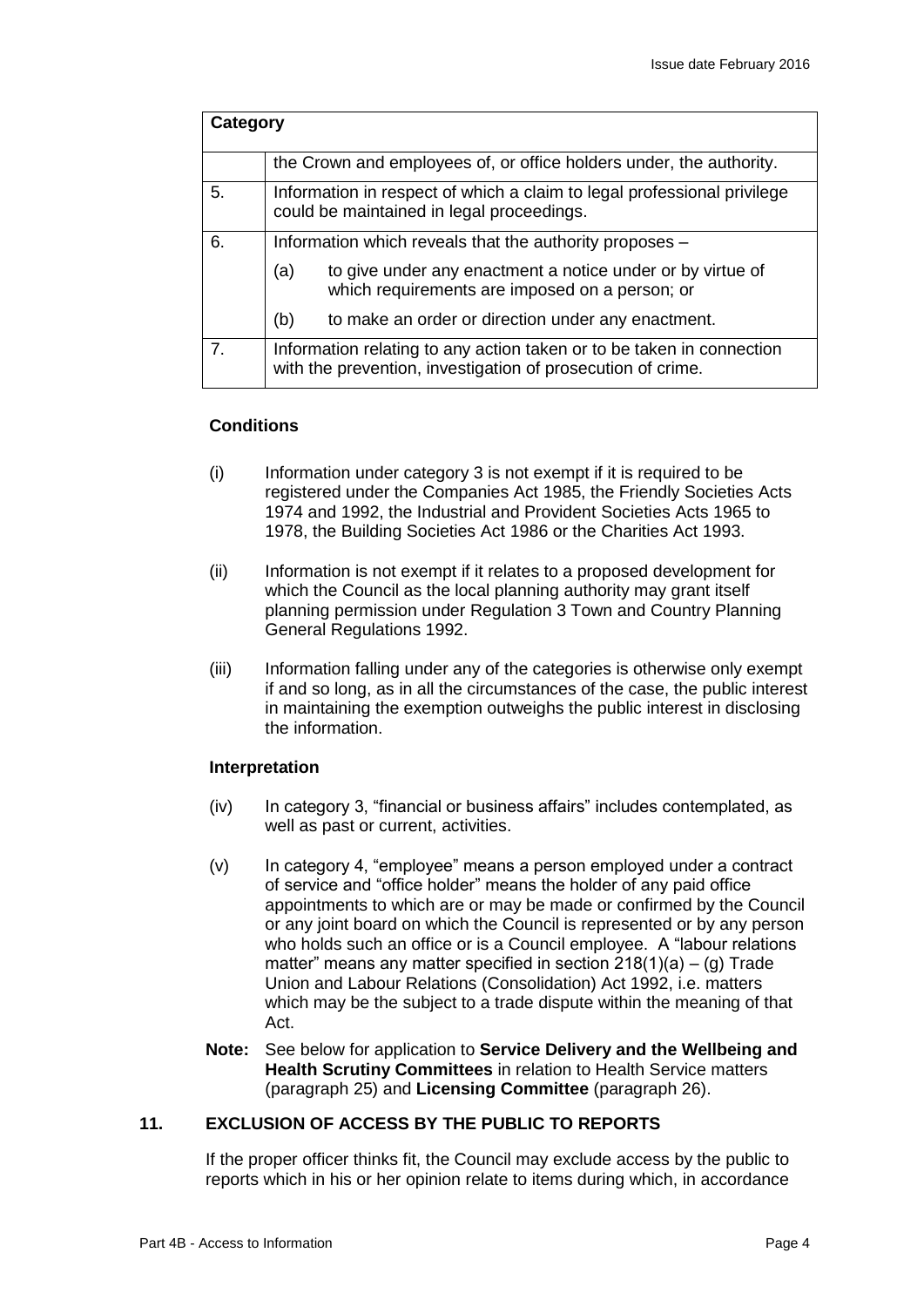with Rule 10, the meeting is likely not to be open to the public. Such reports will be marked "Not for publication" together with the category of information likely to be disclosed.

# **12. APPLICATION OF RULES TO THE CABINET**

Rules 13 – 24 apply to the Cabinet and its committees. When the Cabinet or its committees meet in public then it must also comply with Rules 1 – 11 unless Rule 15 (general exception) or Rule 16 (special urgency) apply. A key decision is as defined in Article 14.03 of this Constitution and Annex A to this Part.

Guidance is included at the end of these rules in Annex A.

# **13. PROCEDURE BEFORE TAKING KEY DECISIONS**

Subject to Rule 15 (general exception) and Rule 16 (special urgency), a key decision may not be taken unless:

(a) a notice (called here "a notice of key decision") has been published in connection with the matter in question;

(b) at least 28 clear days have elapsed since the publication of the notice of key decision; and

(c) where the decision is to be taken at a meeting of the Cabinet or its committees, notice of the meeting has been given in accordance with Rule 4 (notice of meetings).

## **14. NOTICE OF KEY DECISION**

## **14.1 Contents of Notice**

The notice of key decision will state that a key decision is to be taken by the Cabinet, a committee of the Cabinet, individual members of the Cabinet, officers, area committees or under joint arrangements in the course of the discharge of an executive function. It will describe the following particulars:

(a) the matter in respect of which the decision is to be made;

(b) where the decision maker is an individual, his/her name and title, if any and where the decision taker is a body, its name and a list of its membership;

(c) the date on which, or the period within which, the decision is to be made;

(d) a list of the documents submitted to the decision taker for consideration in relation to the matter;

(e) the address from which, subject to any prohibition or restriction on their disclosure, copies of, or extracts from, any document listed is available;

(f) that other documents relevant to those matters may be submitted to the decision maker;

(g) the procedure for requesting details of those documents (if any) as they become available.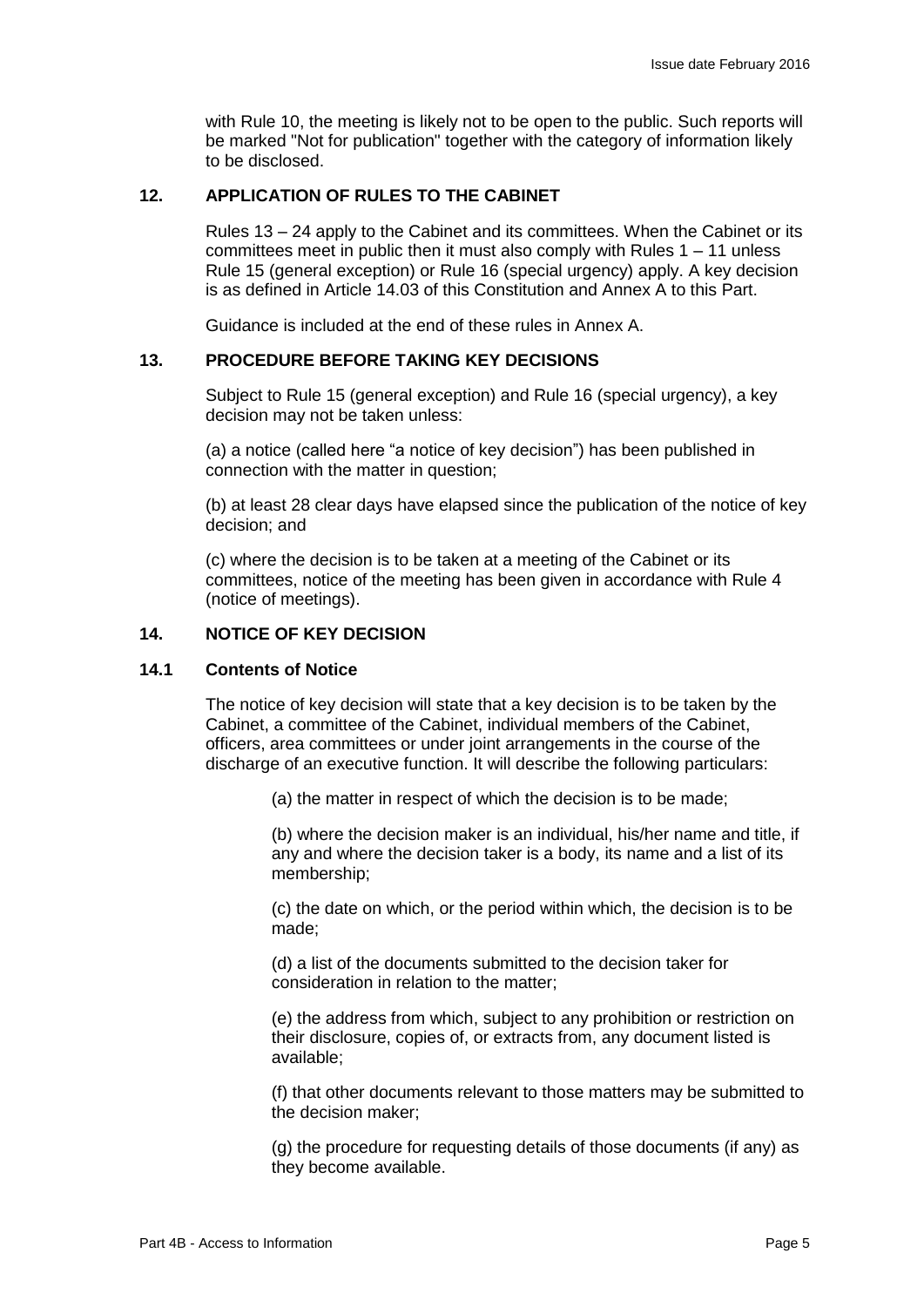# 14.2 **Publicity**

The notice of key decision must be made available for inspection by the public:

- (a) at the Council's offices; and
- (b) on the Council's website.

## 14.3 **Forward Plan**

The Council is no longer statutorily required to publish a Forward Plan. However, the "Notice of proposed key decisions and Notice of private meetings of Cabinet and Procurement Committee" published by the Council also sets out details of key decisions over a four month period (including decisions to be made by Cabinet, Procurement Committee, individual Cabinet Members or Delegated Officers which are not key decisions).

In this Charter, the "Notice of proposed key decisions and Notice of private meetings of Cabinet and Procurement Committee" is referred to as "the Forward Plan".

Exempt information need not be included in a notice of key decision and confidential information cannot be included.

# **15. GENERAL EXCEPTION**

If the publication of a notice of key decision is impracticable then subject to Rule 16 (special urgency), the decision may still be taken if:

> (a) the proper officer has informed the chair of a relevant scrutiny committee or, if there is no such person, each member of that committee in writing, by notice, of the matter about which the decision is to be made;

(b) the proper officer has made copies of that notice available to the public at the offices of the Council and published it on the Council's website; and

(c) at least 5 clear days have elapsed since the proper officer complied with (a) and (b).

# **16. SPECIAL URGENCY**

- **16.1** If by virtue of the date by which a decision must be taken Rule 15 (general exception) cannot be followed, then the decision can only be taken if the decision maker obtains the agreement of the chair of the relevant scrutiny committee that the taking of the decision is urgent and cannot reasonably be deferred. If there is no chair of the relevant scrutiny committee, or if the chair of the relevant scrutiny committee is unable to act, then the agreement of the chair of the Council, or in his/her absence the vice chair of the Council will suffice.
- **16.2** As soon as reasonably practicable after the decision maker has obtained agreement under 16.1 that the making of the decision is urgent and cannot reasonably be deferred, the decision maker must:

(a) make available at the offices of the Council a notice setting out the reasons that the meeting is urgent and cannot reasonably be deferred; and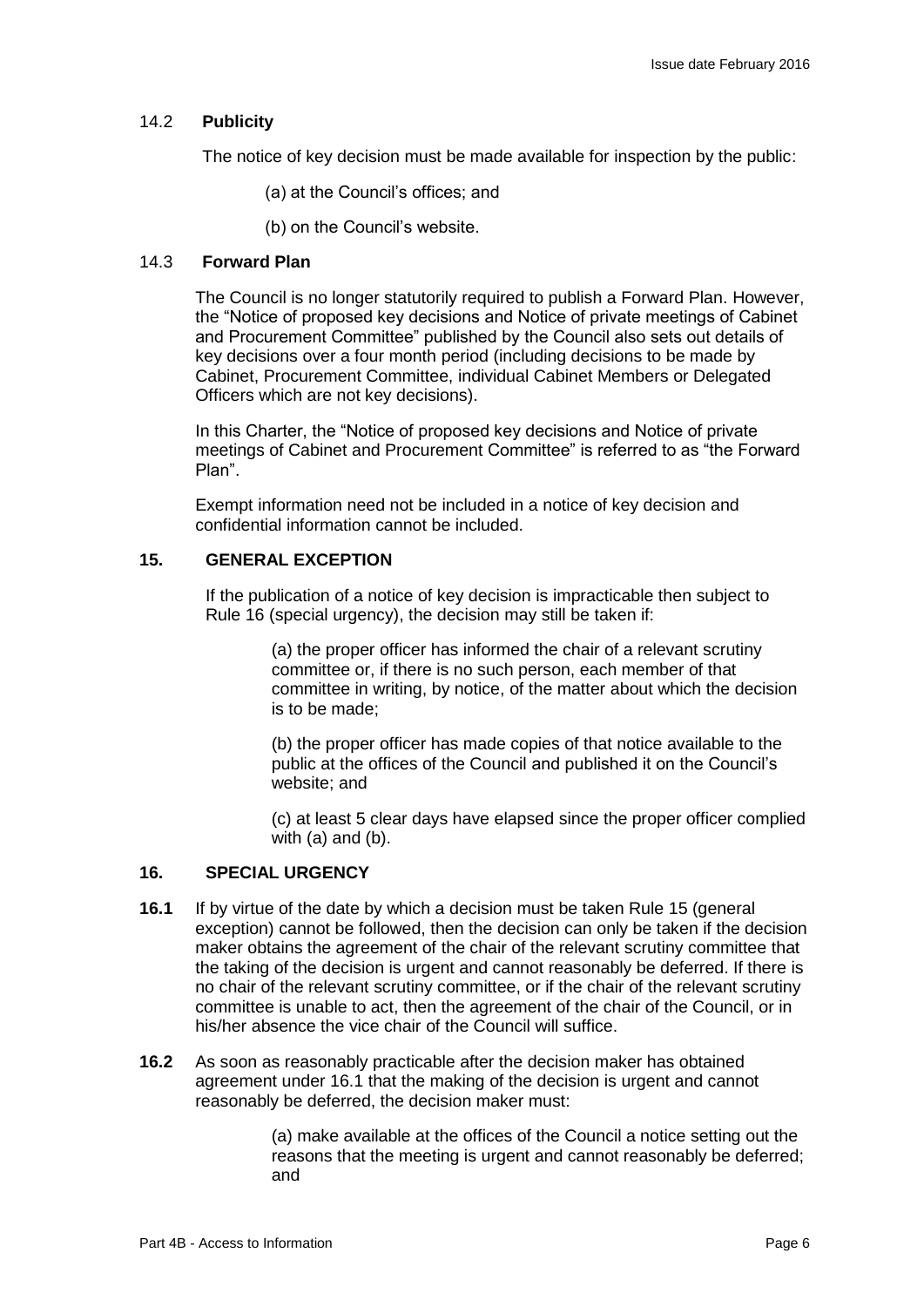(b) publish that notice on the Council's website.

# **17. REPORT TO COUNCIL**

## **17.1 When a scrutiny committee can require a report**

If a scrutiny committee thinks that a key decision has been taken which was not:

- (a) the subject of a notice of key decision; or
- (b) the subject of the general exception procedure; or

(c) the subject of an agreement with a relevant scrutiny committee chair, or the chair/vice chair of the Council under Rule 16;

the committee may require the Cabinet to submit a report to the Council within such reasonable time as the committee specifies. The power to require a report rests with the committee, but is also delegated to the proper officer, who shall require such a report on behalf of the committee when so requested by a majority in number of the members of the scrutiny committee. Alternatively the requirement may be raised by resolution passed at a meeting of the relevant scrutiny committee.

# **17.2 Cabinet report to Council**

The Cabinet will prepare a report for submission to the next available meeting of the Council. However, if the next meeting of the Council is within 7 days of receipt of the written notice, or the resolution of the committee, then the report may be submitted to the meeting after that. The report to Council will set out particulars of the decision, the individual or body making the decision, and if the Cabinet is of the opinion that it was not a key decision the reasons for that opinion.

## **17.3 Reports on special urgency decisions**

In any event the leader will submit reports to the Council at such intervals as may be determined by the Council on the Cabinet decisions taken in the circumstances set out in Rule 16 (special urgency) during the period since the last report was submitted to the Council. The report will include the number of decisions so taken and a summary of the matters in respect of which those decisions were taken.

The Leader must submit at least one such report annually to the Council.

# **18. RECORD OF DECISIONS**

After any meeting of the Cabinet or any of its committees, whether held in public or private, at which an executive decision was made the proper officer or, where no officer was present, the person presiding at the meeting, will produce a record of every decision taken at that meeting as soon as reasonably practicable. The record will include the decision (including the date it was made), a statement of the reasons for each decision and any alternative options considered and rejected at that meeting.

# **19. MEETINGS OF CABINET AND ITS COMMITTEES TO BE HELD IN PUBLIC**

**19.1** Meetings of the Cabinet and its Committees will be held in public unless it is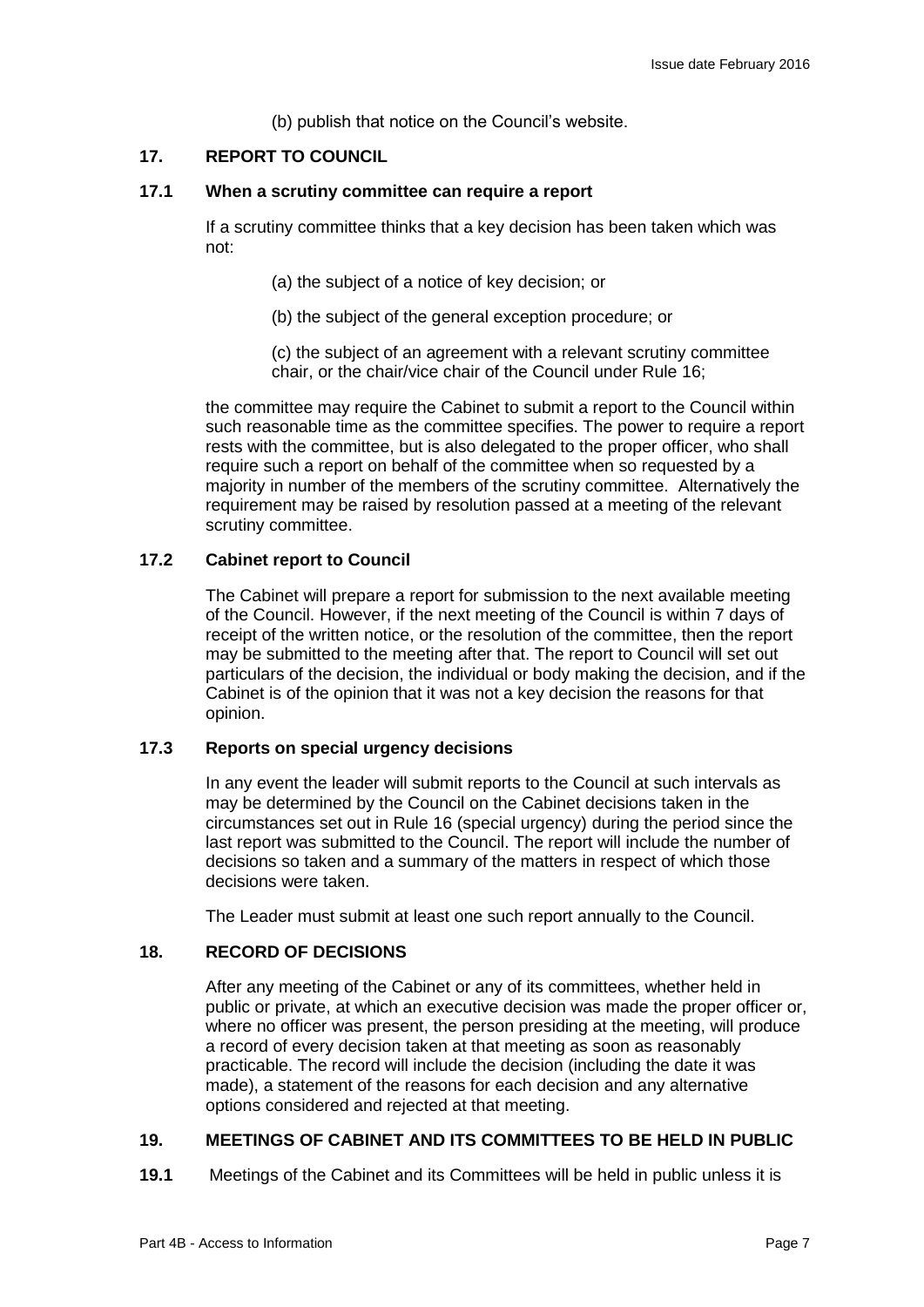likely that exempt or confidential information would be disclosed or whenever a lawful power is used to exclude a member or members of the public in order to maintain orderly conduct or prevent misbehaviour at a meeting.

- **19.2** The public may only be excluded for the part or parts of the meeting during which it is likely that confidential information or exempt information would be disclosed.
- **19.3** While the meeting is open to the public, any person attending for the purpose of reporting the proceedings is, so far as practicable, to be afforded reasonable facilities for taking their report.

## **20. NOTICE OF PRIVATE MEETING OF THE CABINET AND ITS COMMITTEES**

**20.1** At least 28 clear days before a private meeting of the Cabinet and its committees, the Council must:

> (a) make available at the offices of the Council a notice of its intention to hold the meeting in private; and

(b) publish that notice on the Council's website.

That notice must include a statement of the reasons for the meeting to be held in private.

**20.2** At least five clear days before a private meeting, the Council must:

(a) make available at the offices of the Council a further notice of its intention to hold the meeting in private; and

(b) publish that notice on the Council's website.

That notice must include:

(a) a statement of the reasons for the meeting to be held in private;

(b) details of any representations received by the decision-making body about why the meeting should be open to the public; and

- (c) a statement of its response to any such representations.
- **20.3** Where the date by which a meeting must be held makes compliance with the above impracticable, the meeting may only be held in private where the decisionmaking body has obtained agreement from -

(a) the chair of the relevant scrutiny committee; or

(b) if there is no such person, or if the chair of the relevant scrutiny committee is unable to act, the chair of the Council; or

(c) in his/her absence, the vice-chair of the Council,

that the meeting is urgent and cannot reasonably be deferred.

**20.4** As soon as reasonably practicable after the decision-making body has obtained agreement under paragraph 20.3 to hold a private meeting, it must:

> (a) make available at the offices of the Council a notice setting out the reasons why the meeting is urgent and cannot reasonably be deferred;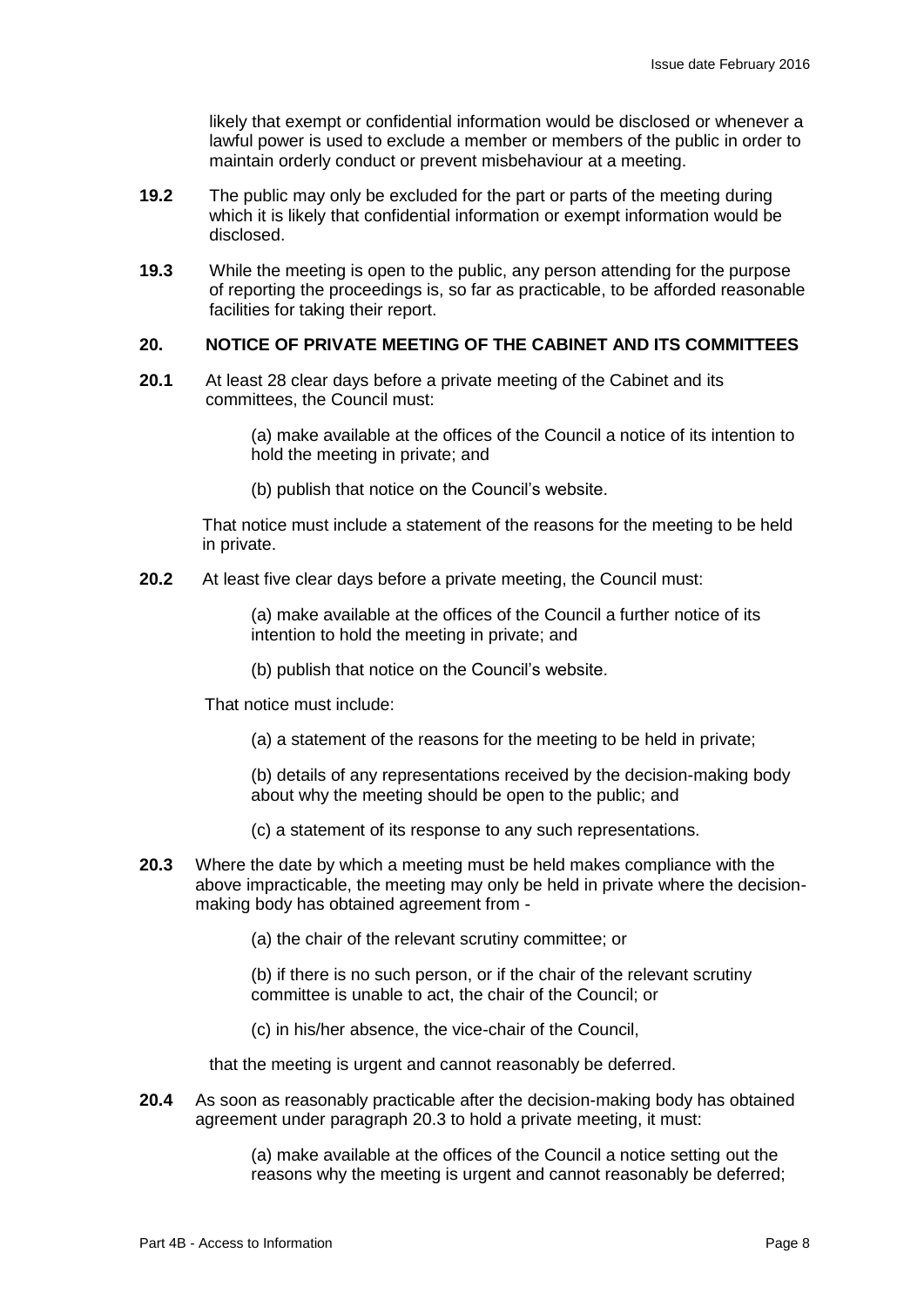and

(b) publish that notice on the Council's website.

- **20.5** Notices of private meetings of the Cabinet and its committees are included in the Forward Plan published by the Council.
- **20.6** Members of the Cabinet or its committees will be entitled to receive five clear working days notice of a meeting to which they are summoned, unless the meeting is convened at shorter notice as a matter of urgency.

# **21. ATTENDANCE AT PRIVATE MEETING OF THE CABINET**

#### **Cabinet Members**

a) All members of the Cabinet will be served notice of all private meetings of committees of the Cabinet, whether or not they are members of that committee.

b) All members of the Cabinet are entitled to attend a private meeting of any committee of the Cabinet.

#### **Scrutiny committee Members**

a) Notice of private meetings of the Cabinet and its committees will be served on the chairs of all scrutiny committees and sub-committees, at the same time as notice is served on members of the Cabinet. Where a scrutiny committee does not have a chair, the notice will be served on all the members of that committee.

b) Where a matter under consideration at a private meeting of the Cabinet, or a committee of it, is within the remit of a scrutiny committee/ sub-committee, the chair of that committee or in his/her absence the vice chair may attend that private meeting with the consent of the person presiding, and speak.

# **Officers**

a) The head of the paid service, the chief financial officer and the monitoring officer, and their nominees are entitled to attend any meeting of the Cabinet and its committees. The Cabinet may not meet unless the proper officer has been given reasonable notice that a meeting is to take place.

In all of the above examples, the provisions of Rule 18 (recording and publicising decisions) will apply.

## **22. DECISIONS BY INDIVIDUAL MEMBERS OF THE CABINET AND DECISIONS BY OFFICERS**

#### **22.1 Reports intended to be taken into account**

Where an individual member of the Cabinet or Delegated Officer receives a report which he/she intends to take into account in making any key decision, then he/she will not make the decision until at least 5 clear days after receipt of that report.

# **22.2 Provision of copies of reports to scrutiny committees**

On giving of such a report to an individual decision maker, the person who prepared the report will give a copy of it to the chair of every relevant scrutiny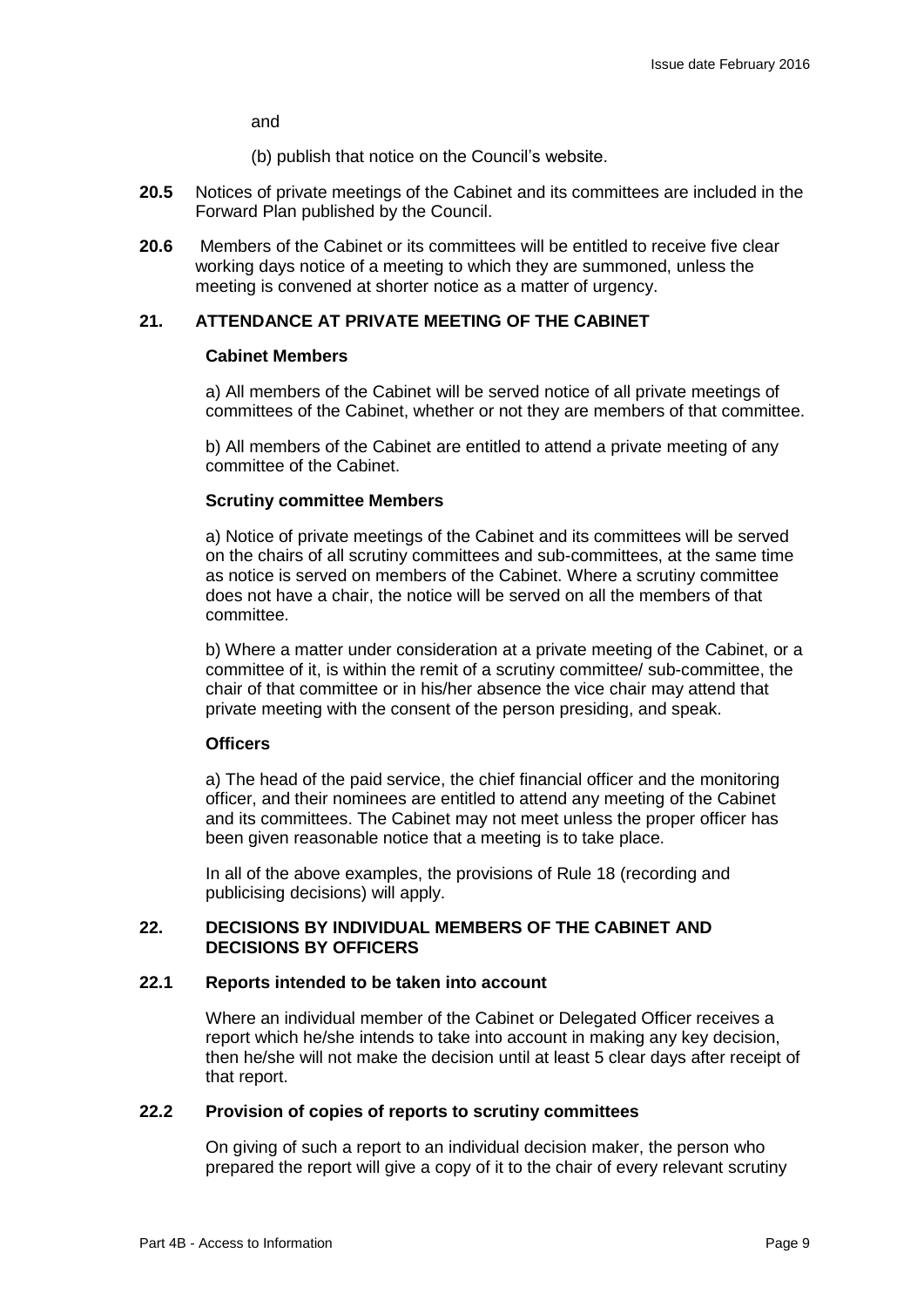committee as soon as reasonably practicable, and make it publicly available at the same time.

# **22.3 Record of individual decision**

As soon as reasonably practicable after an executive decision has been taken by an individual member of the Cabinet or by an officer, he/she will prepare, or instruct the proper officer to prepare, a record of the decision (including the date it was made), a statement of the reasons for it and any alternative options considered and rejected. The provisions of Rules 7 and 8 (inspection of documents after meetings) will also apply to the making of decisions by individual members of the Cabinet or by an officer. This does not require the disclosure of exempt or confidential information or advice from a political assistant.

# **23. SCRUTINY COMMITTEES ACCESS TO DOCUMENTS**

## **23.1 Rights to copies**

Subject to Rule 23.2 below, a scrutiny committee (including its sub-committees) will be entitled to copies of any document which is in the possession or control of the Cabinet or its committees and which contains material relating to

> (a) any business transacted at a meeting of the Cabinet or its committees;

(b) any decision taken by an individual member of the Cabinet; or

(c) any decision taken by an officer.

**23.2** The Cabinet must provide any such document as soon as reasonably practicable and in any case no later than 10 clear days after the Cabinet receives the request.

## **23.3 Limit on rights**

A scrutiny committee will not be entitled to:

(a) any document that is in draft form;

(b) any part of a document that contains exempt or confidential information, unless that information is relevant to an action or decision they are reviewing or scrutinising or intend to scrutinise; or

(c) the advice of a political adviser.

**23.4** Where the Cabinet determines that a scrutiny committee is not entitled to a copy of a document or part of any such document for a reason set out in 23.1 or 23.3 it must provide the scrutiny committee with a written statement setting out its reasons for that decision.

# **24. ADDITIONAL RIGHTS OF ACCESS FOR MEMBERS**

## **24.1 Material relating to business to be transacted at a public meeting**

**24.1.1** All members will be entitled to inspect any document which is in the possession or under the control of the Cabinet or its committees and contains material relating to any business to be transacted at a public meeting unless either (a) or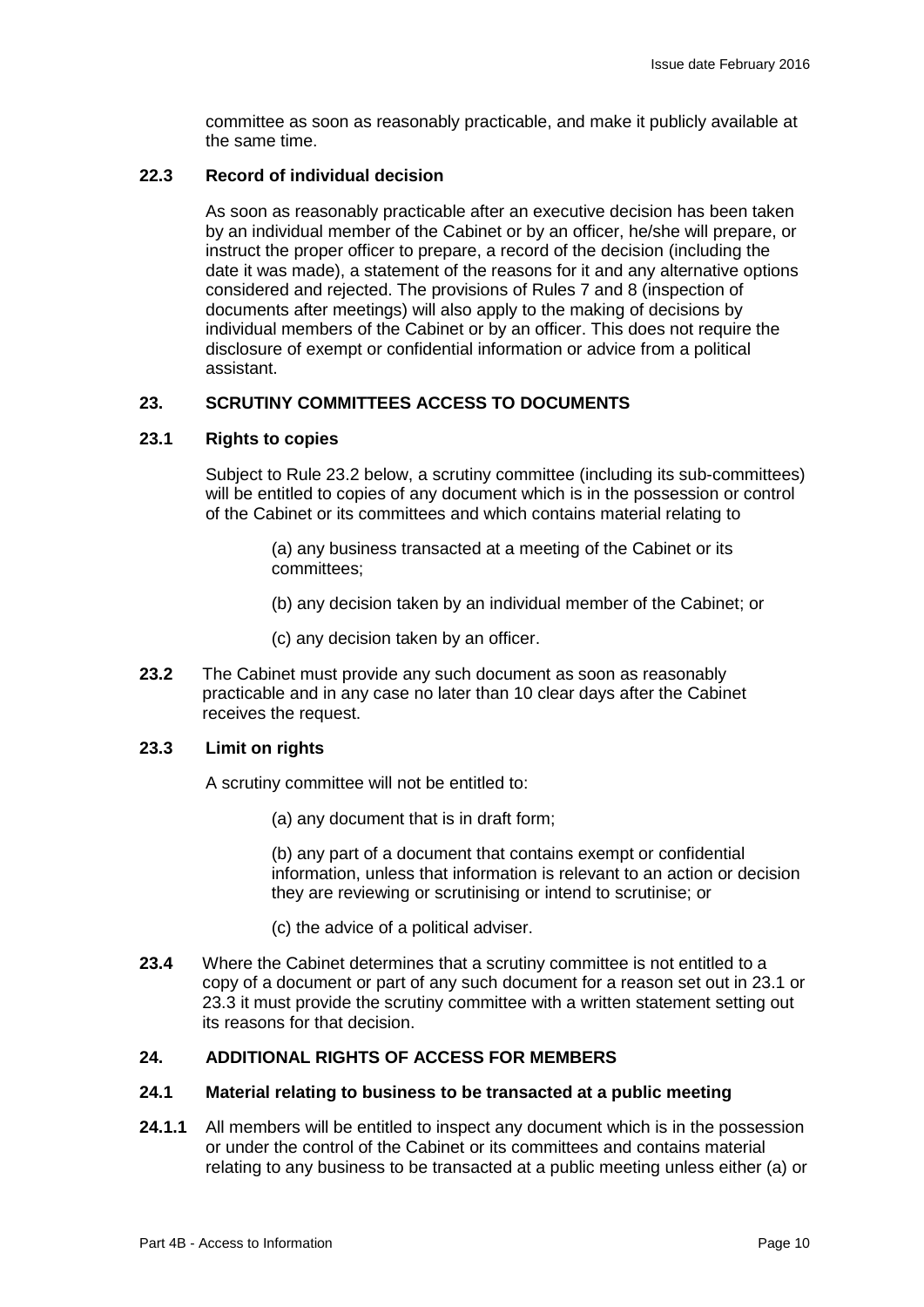- (b) below applies
- (a) subject to 24.1.2 it contains exempt information; or
- (b) it contains the advice of a political adviser.
- **24.1.2** Notwithstanding 24.1.1 the document must be available for inspection if the exempt information is information falling within paragraph 3 of the categories of exempt information (except to the extent that the information relates to any terms proposed or to be proposed by or to the authority in the course of negotiations for a contract) or paragraph 6 of the categories of exempt information.
- **24.1.3** Any document required by 24.1.1 to be available for inspection by members must be available for at least 5 clear days before the meeting except that -
	- (a) where the meeting is convened at shorter notice, such a document must be available for inspection when the meeting is convened; and
	- (b) where an item is added to the agenda at shorter notice, a document that would be required to be available under 24.1.1 in relation to that item must be available for inspection when the item is added to the agenda.

# **24.2 Material relating to previous business**

- **24.2.1** All members will be entitled to inspect any document which is in the possession or under the control of the Cabinet or its committees and contains material relating to any business previously transacted at a private meeting or any decision made by an individual member of the Cabinet or by an officer when the meeting concludes or where the decision is made by an individual member or an officer immediately after the decision has been made unless either (a) or (b) below applies
	- (a) subject to 24.2.2 it contains exempt information; or
	- (b) it contains the advice of a political adviser.
- **24.2.2** Notwithstanding 24.2.1 (a) the document must be available for inspection if the exempt information is information falling within paragraph 3 of the categories of exempt information (except to the extent that the information relates to any terms proposed or to be proposed by or to the authority in the course of negotiations for a contract) or paragraph 6 of the categories of exempt information.
- **24.2.3** Any document required by 24.2.1 to be available for inspection by any member must be available for such inspection, in any event, within 24 hours of the conclusion of the meeting or the decision being made, as the case may be.

## **24.3 Nature of rights**

These rights of a member are additional to any other right he/she may have.

# **25. APPLICATION TO HEALTH SCRUTINY**

# **25.1 Categories of Exempt Information**

When a scrutiny committee is dealing with matters relating to the health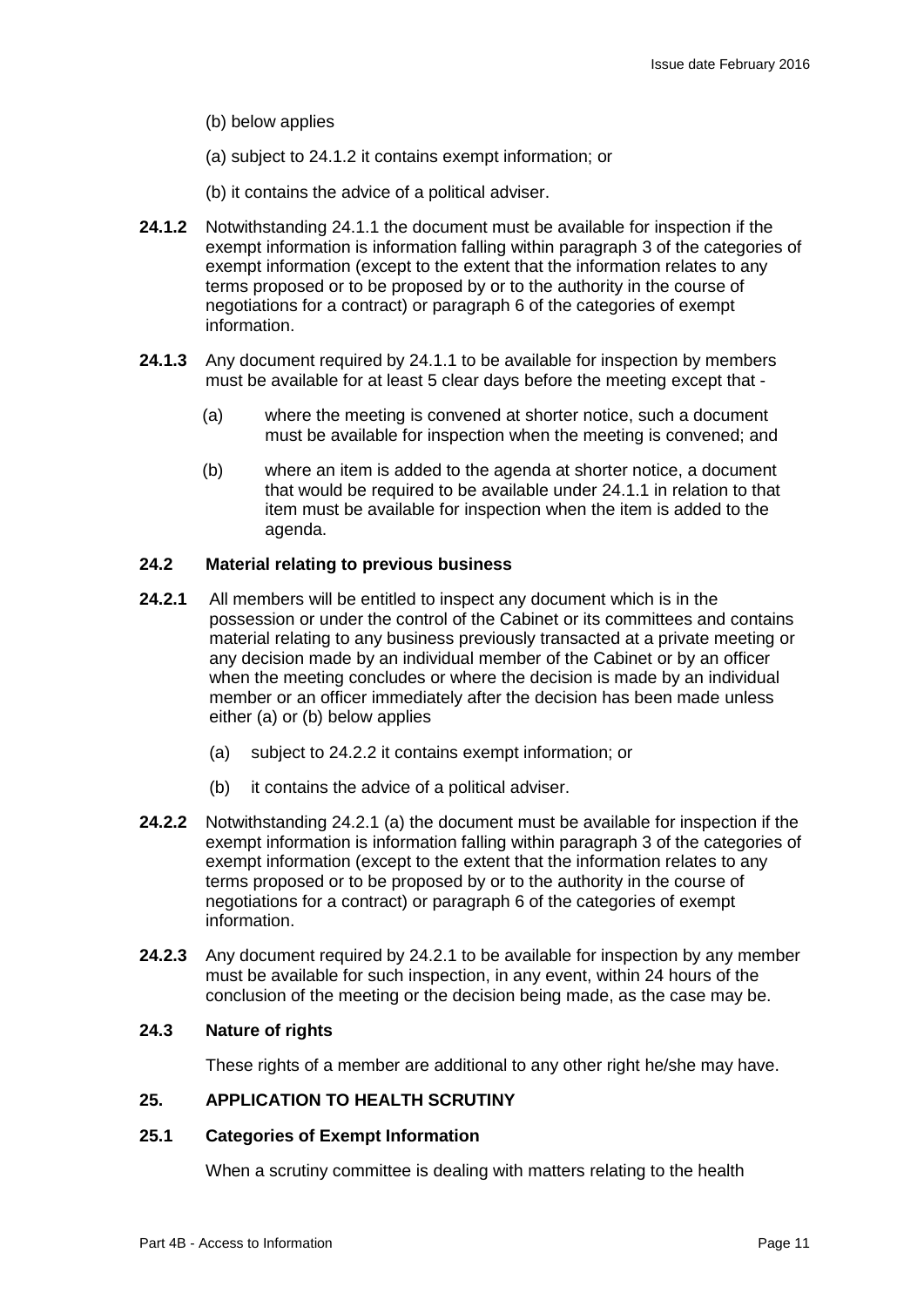service, the categories of exempt information are those set out in Schedule 17 to the National Health Service Act 2006 in place of those contained in Schedule 12A of the Local Government Act 1972 (as set out in paragraph 10.4 above). Some of these categories (marked \*\*) are subject to qualifications which are also explained below.

| Category |                                                                                                                                                                                                                                                                                            |  |
|----------|--------------------------------------------------------------------------------------------------------------------------------------------------------------------------------------------------------------------------------------------------------------------------------------------|--|
| 1.       | Information relating to a particular employee, former employee or<br>applicant to become an employee of, or a particular office-holder,<br>former office-holder or applicant to become an office-holder under, a<br>relevant body**                                                        |  |
| 2.       | Information relating to any particular occupier or former occupier of, or<br>applicant for, accommodation provided by or at the expense of a<br>relevant body.**                                                                                                                           |  |
| 3.       | Information relating to any particular applicant for, or recipient or former<br>recipient of, any service provided by a relevant body.**                                                                                                                                                   |  |
| 4.       | Information relating to any particular applicant for, or recipient or former<br>recipient of, any financial assistance provided by a relevant body.**                                                                                                                                      |  |
| 5.       | The amount of any expenditure proposed to be incurred by a relevant<br>body under any particular contract for the acquisition of property or the<br>supply of goods and services.**                                                                                                        |  |
| 6.       | Any terms proposed or to be proposed by or to a relevant body in the<br>course of negotiations for a contract for the acquisition or disposal of<br>property or the supply of goods or services.**                                                                                         |  |
| 7.       | The identity of a relevant body (as well as of any other person, by virtue<br>of paragraph 6 above) as the person offering any particular tender for a<br>contract for the supply of goods or services                                                                                     |  |
| 8.       | Information relating to any consultations or negotiations, or<br>contemplated consultations or negotiations, in connection with any<br>labour relations matter arising between a relevant body or a Minister of<br>the Crown and employees of, or office-holders under, a relevant body.** |  |
| 9.       | Any instructions to counsel and any opinion of counsel (whether or not<br>in connection with any proceedings) and any advice received,<br>information obtained or action to be taken in connection with                                                                                    |  |
|          | any legal proceedings by or against a relevant body, or<br>(a)                                                                                                                                                                                                                             |  |
|          | (b)<br>the determination of any matter affecting a relevant body,                                                                                                                                                                                                                          |  |
|          | (whether, in either case, proceedings have been commenced or are in<br>contemplation).                                                                                                                                                                                                     |  |
| 10.      | Information relating to a particular person who was included in a list of<br>persons undertaking to provide services under Part 2 of the National<br>Health Service Act 1977.**                                                                                                            |  |
| 11.      | Information relating to a particular person who is, or was formerly,<br>included in, or is an applicant for inclusion in, a pharmaceutical list.**                                                                                                                                         |  |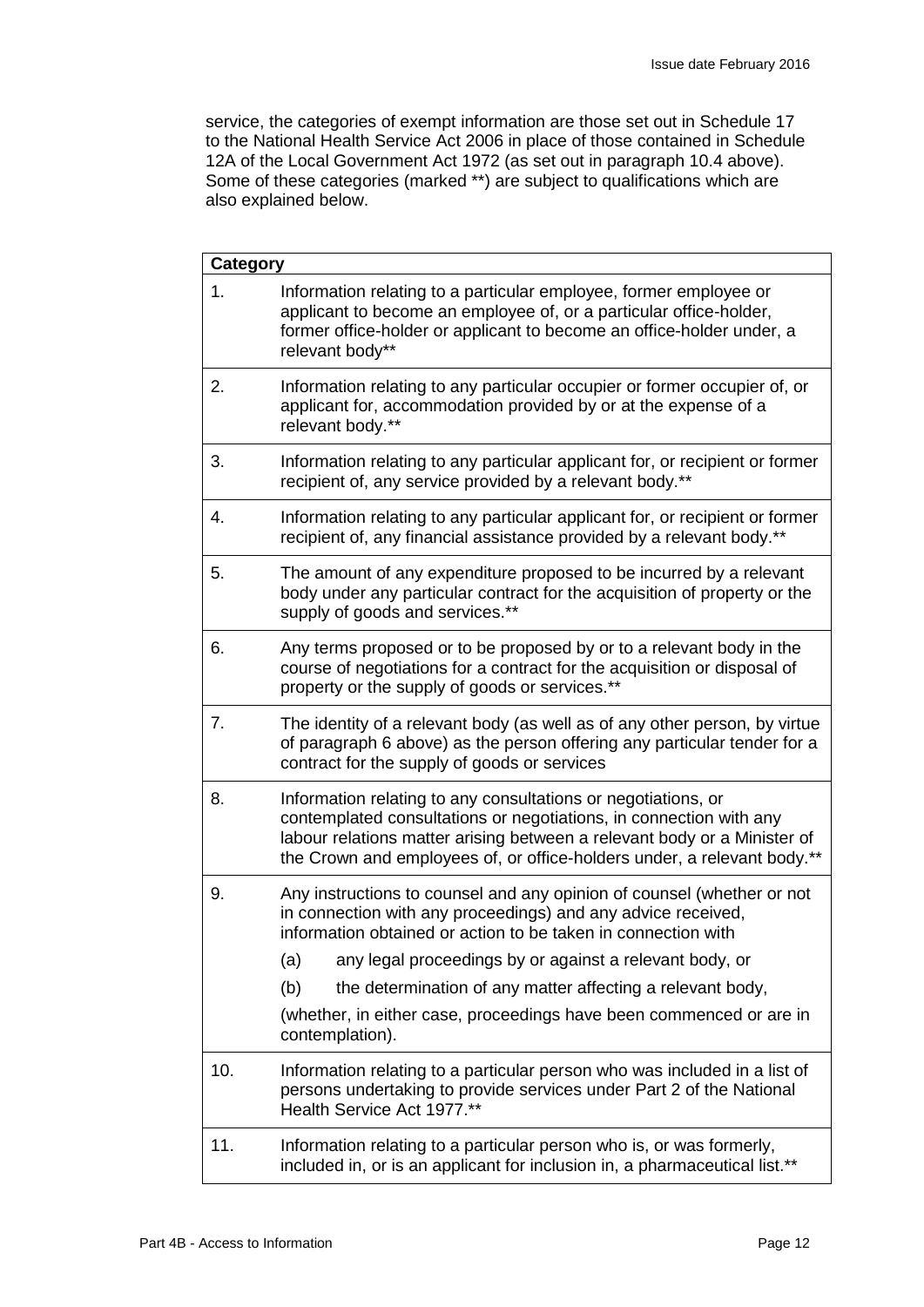| <b>Category</b>                                                                                                                                           |                                                                                                                                                                                                                                                                                                                                                                                                              |  |
|-----------------------------------------------------------------------------------------------------------------------------------------------------------|--------------------------------------------------------------------------------------------------------------------------------------------------------------------------------------------------------------------------------------------------------------------------------------------------------------------------------------------------------------------------------------------------------------|--|
| 12.                                                                                                                                                       | Information relating to a particular person who (a) provided primary<br>medical services, primary dental services or primary opthalmic services<br>under a contract under section 28K, 28Q or 28WA of the National<br>Health Service Act 1977, or (b) was included in a list under section 28X<br>of that Act.**                                                                                             |  |
| 13.                                                                                                                                                       | Information relating to a particular person who (a) is, or was formerly,<br>providing primary medical services, primary dental services or primary<br>opthalmic services under a contract under section 84, 100 or 117 of the<br>National Health Service Act 2006, or (b) is, or was formerly, included in,<br>or is an applicant for inclusion in, a list under section 91, 106, 123 or<br>146 of that Act. |  |
| 14.                                                                                                                                                       | Information relating to any particular employee, former employee, or<br>applicant to become an employee, of a person referred to in paragraph<br>10, 11, 12 or 13.**                                                                                                                                                                                                                                         |  |
| 15.                                                                                                                                                       | Information relating to the physical or mental health of a particular<br>individual.                                                                                                                                                                                                                                                                                                                         |  |
| "Relevant body" means a body in respect of which the scrutiny committee<br>exercises functions under section 244 of the National Health Service Act 2006. |                                                                                                                                                                                                                                                                                                                                                                                                              |  |

# **Qualifications**

- (i) Information relating to a person of a description specified in categories 1- 4 and 10-14 is not exempt information unless it relates to an individual of that description in the capacity indicated by the description.
- (ii) Information under category 5 is only exempt information if and so long as disclosure to the public of the amount referred to would be likely to give an advantage to a person entering into, or seeking to enter into, a contract with a relevant body in respect of the property, goods or services, whether the advantage would arise as against that body or as against other such persons.
- (iii) Information under category 6 is only exempt information if and so long as disclosure to the public of the terms would prejudice a relevant body in those or any other negotiations concerning the property or goods or services.
- (iv) Information under category 8 is only exempt information if and so long as disclosure to the public of the information would prejudice a relevant body in those or any other consultations or negotiations in connection with a labour relations matter arising as mentioned.

# **26. APPLICATION TO LICENSING COMMITTEE AND LICENSING SUB-COMMITTEES**

# **26.1 Application of Access to Information Rules**

The Access to Information Rules by law do not apply to the Licensing Committee.